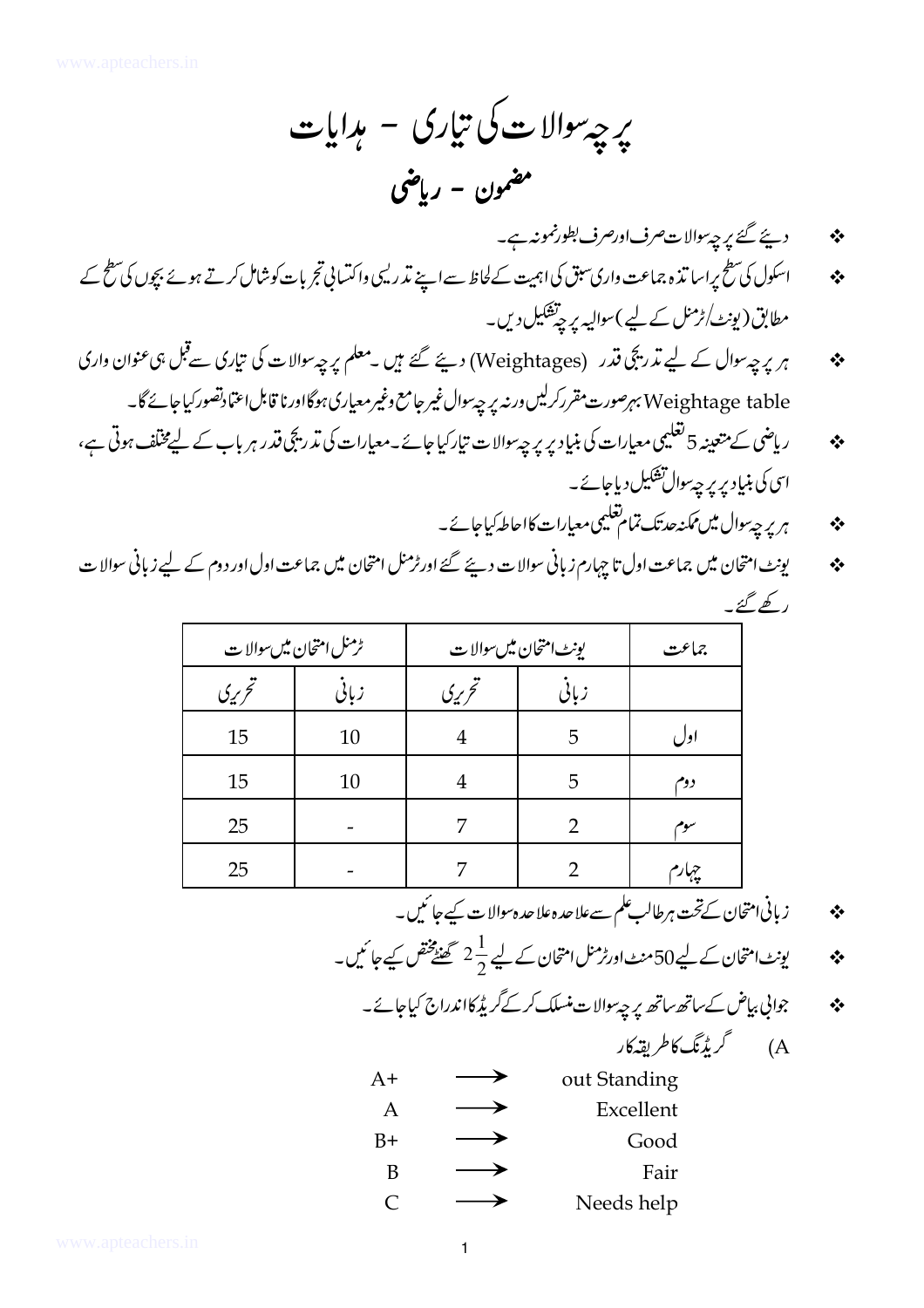سوال کےگریڈ کے لیےاسطرح یوئنٹس دیئے جائیں۔  $\lambda$ یم (Grades) A+ A B+ B C يورنىشى (Points) 5 4 3 2 1 مضمون کے لیےگریڈنگ کاتعین  $(B)$ گریڈ کے لیےاوپر بتائے گئےطریقہ کےمطابق پوئنٹس دےکرحسب ذیل ضابطہ کی مدد سےگریڈ کاتعین کیاجائے۔ تغلیمی معیارات کےتحت سوالات کی تعداد  $\longrightarrow$  $A+$  $4.1$ to 5  $\longrightarrow$  $\mathbf{A}$  $3.1$  $\overline{4}$  $\overline{a}$  $\rightarrow$  $B+$  $2.1$ to  $\overline{3}$  $\longrightarrow$  $1.1$  $\mathbf{B}$  $\overline{2}$ to  $\rightarrow$  $\overline{C}$  $\overline{0}$  $\mathbf{1}$ to

| جملير | جملير          |                | نمائندگی کرنا                           |                  | تعلق/ربط           |                  | اظهاركرنا          |                  | استدلالى ثبوت  |                  | مسكه كاحل        |                  | جماعت |
|-------|----------------|----------------|-----------------------------------------|------------------|--------------------|------------------|--------------------|------------------|----------------|------------------|------------------|------------------|-------|
|       | تحریری         | زبانى          | $ \tilde{\zeta}_\lambda\tilde{\omega} $ | زبانى            | ا تحر <i>ي</i> ي ا | زبانى            | ا تحر <i>ي</i> ي ا | زبانى            | ا تحريري ا     | زبانى            | ا تحر <i>ي</i> ي | زبانى            |       |
| 9     | $\overline{4}$ | 5              | $\mathbf{1}$                            | $\boldsymbol{0}$ | $\mathbf{1}$       | $\boldsymbol{0}$ | $\boldsymbol{0}$   | $\mathbf{1}$     | $\mathbf{1}$   | $\overline{2}$   | $\mathbf{1}$     | $\overline{2}$   | اول   |
| 9     | $\overline{4}$ | 5              | $\mathbf{1}$                            | $\overline{0}$   | $\mathbf{1}$       | $\overline{0}$   | $\boldsymbol{0}$   | $\mathbf{1}$     | $\mathbf{1}$   | $\overline{2}$   | $\mathbf{1}$     | $\overline{2}$   | دوم   |
| 9     | $\overline{4}$ | 5              | $\mathbf{1}$                            | $\overline{0}$   | $\mathbf{1}$       | $\overline{0}$   | $\theta$           | $\mathbf{1}$     | $\overline{2}$ | $\mathbf{1}$     | 3                | $\overline{0}$   | سوم   |
| 9     | 7              | $\overline{2}$ | $\mathbf{1}$                            | $\overline{0}$   | $\mathbf{1}$       | $\boldsymbol{0}$ | $\theta$           | $\mathbf{1}$     | $\overline{2}$ | $\mathbf{1}$     | 3                | $\boldsymbol{0}$ | چہارم |
| 9     | 9              | $\theta$       | $\mathbf{1}$                            | $\overline{0}$   | $\mathbf{1}$       | $\overline{0}$   | $\mathbf{1}$       | $\overline{0}$   | 3              | $\theta$         | 3                | $\theta$         | يثجم  |
| 11    | 11             | $\theta$       | $\mathbf{1}$                            | $\overline{0}$   | $\mathbf{1}$       | $\overline{0}$   | 3                  | $\overline{0}$   | 3              | $\overline{0}$   | 3                | $\overline{0}$   | يثيثه |
| 11    | 11             | $\overline{0}$ | $\mathbf{1}$                            | $\overline{0}$   | $\mathbf{1}$       | $\overline{0}$   | 3                  | $\overline{0}$   | 3              | $\overline{0}$   | 3                | $\overline{0}$   | ببفة  |
| 11    | 11             | $\overline{0}$ | $\mathbf{1}$                            | $\boldsymbol{0}$ | $\mathbf{1}$       | $\boldsymbol{0}$ | 3                  | $\boldsymbol{0}$ | 3              | $\boldsymbol{0}$ | 3                | $\theta$         | تهشمه |

يونٹ امتحان - تدريجي قدر